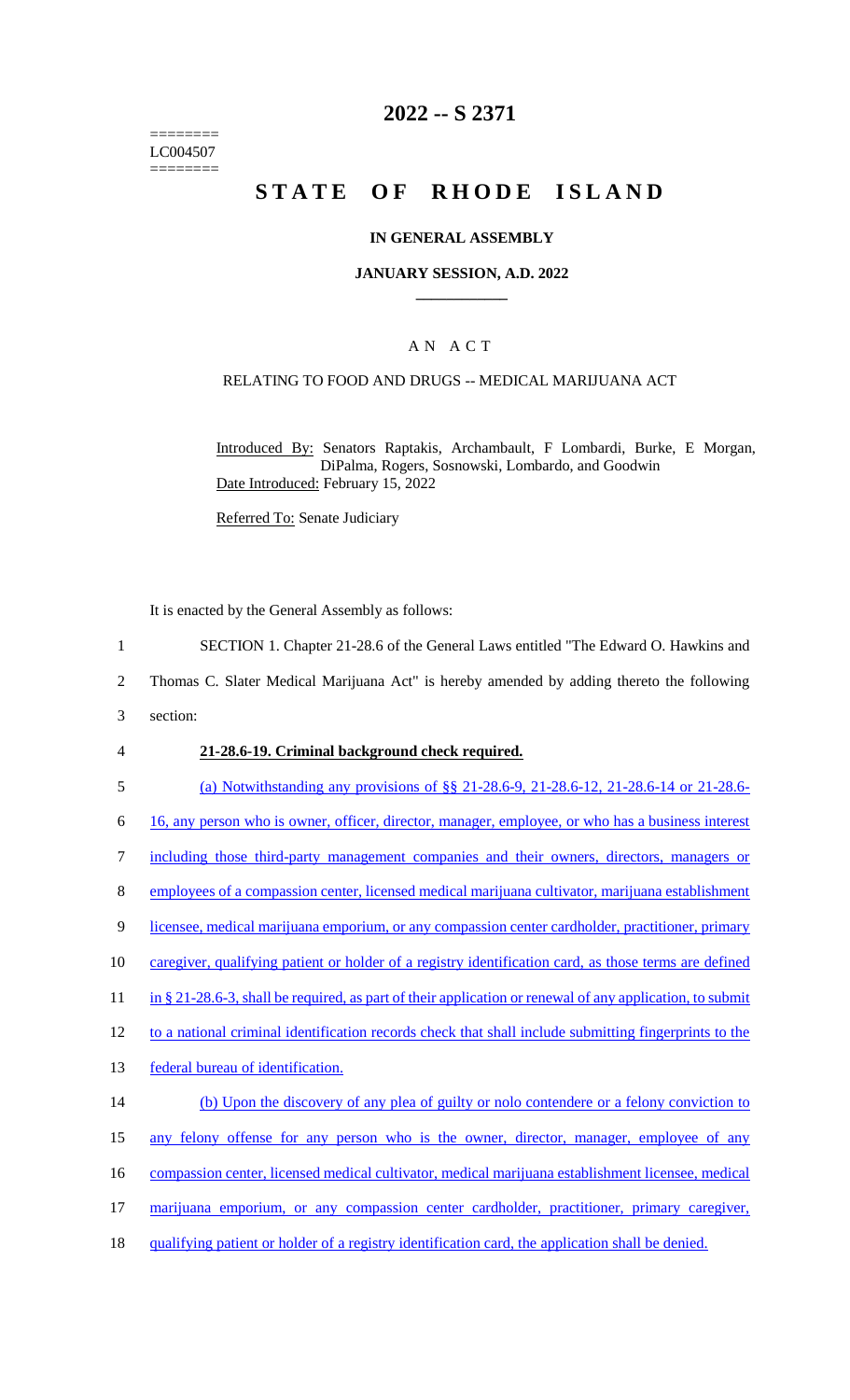1 SECTION 2. This act shall take effect upon passage.

#### $=$ LC004507  $=$